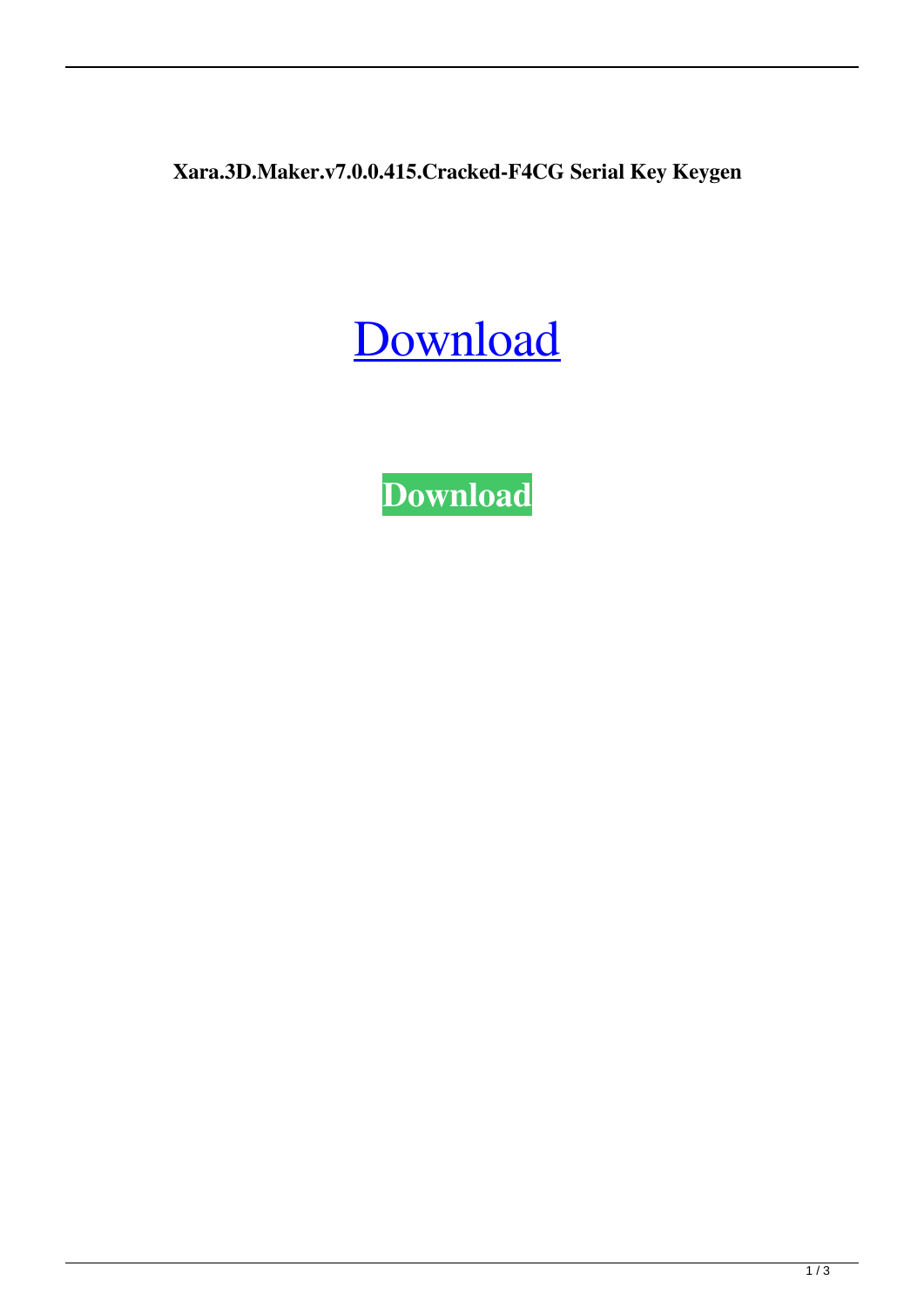6986e83a 15081101 600d2822 7071f4e3 757d848a 0708d5c8 74f28e4f 5 Windows AIO 8.0+ + Crack.. 490a7da6 27030820 5 Windows AIO 9.1-10.0 + Crack. 12827303 6 Xara Photo and Graphic Designer 2018 v7.0.2.6 + Crack + Tutorial... f872a3ed 75085857 2 Windows AIO 9.1-10.0 + Crack. 2a6f3e0c 71125973 6 Xara Photo and Graphic Designer 2018 v7.0.2.6 + Crack. 2a6f3e0c. Disclaimer We are not affiliated with the software authors or publishers. Please read the product information or visit the software website before purchasing or downloading the software. Please be aware that virus scanners may flag this as a virus, but there are no known viruses affecting this software.Q: Use variable inside select statement I need to use a variable inside a statement like this SELECT (CASE WHEN \*\*VARIABLE\*\* = 'BRA' THEN 'yes' ELSE 'no' END) AS variable but my variables are: VARIABLE1 VARIABLE2 VARIABLE3 I tried: VARIABLE:=1 CASE WHEN \*\*VARIABLE1 = 'BRA' THEN 'yes' ELSE 'no' END AS variable CASE WHEN \*\*VARIABLE1 = 'BRA' THEN 'yes' ELSE 'no' END CASE WHEN \*\*VARIABLE1\*\* = 'BRA' THEN 'yes' ELSE 'no' END CASE WHEN \*\*VARIABLE1\*\* = 'BRA' THEN 'yes' ELSE 'no' END CASE WHEN \*\*'VARIABLE1'\*\* = 'BRA' THEN 'yes' ELSE 'no' END But does not work A: You can define the variable like below to use it inside the query: Declare @VARIABLE AS VARCHAR(20) Set @VARIABLE = 'VARIABLE' SELECT